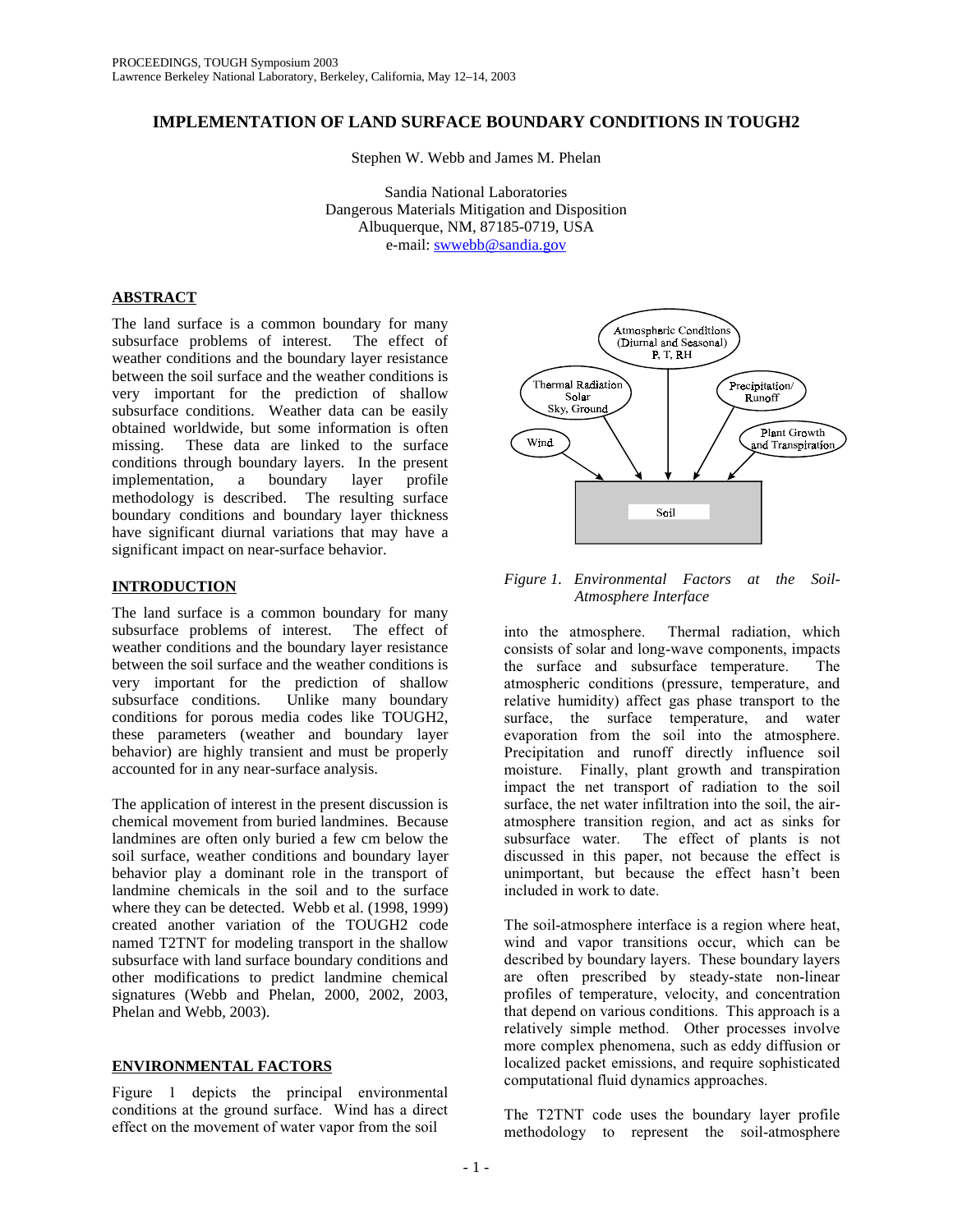interface. The model considers water evaporation where the boundary layer is generally a thin  $(-1-10)$ cm) layer of air at the soil surface where the water vapor concentration changes from the value at the land surface to the value in the atmosphere. While the simplicity of the boundary layer methodology is convenient, it may not represent well many of the conditions found in the field. Yet, it provides an initial understanding of the weather effects on shallow subsurface conditions.

#### **WEATHER DATA**

Weather data for different locations internationally can be obtained from a number of sources, including NCAR (National Center for Atmospheric Research, Boulder, Colorado). While these weather data sets are often fairly complete, some data may be missing. For example, a typical weather data set from NCAR includes daily maximum and minimum temperature, precipitation, vapor pressure, evapotranspiration, minimum and maximum relative humidity, sea level pressure, snowfall, descriptive weather, cloud cover, wind direction, and wind speed. Radiation data (solar and long-wave) are not included in the example data set.

These data need to be processed to provide the necessary boundary conditions for TOUGH2. For example, only the minimum and maximum air temperature are often provided. A simple expression given by Fayer (2000) can be used to give timedependent values, or

$$
T_a(t_a) = T_{mean} + T_{amp} \cos[(\pi/12)(t_a - 15)] \tag{1}
$$

where  $T_{mean}$  (K) and  $T_{amp}$  (K) are the average temperature and the air temperature amplitudes (i.e., the difference between the maximum and minimum temperatures), respectively, and  $t_d$  (hr) is time of day. In equation (1), the daily minimum and maximum air temperatures are assumed to occur at 3 am and 3 pm, respectively.

Other commonly missing weather data include solar and long-wave radiation. Solar radiation is the net radiation from the sun that makes it to the earth's surface. Long-wave radiation is that emitted from the atmosphere to the ground. Without plants, the radiation balance is

$$
R_{\text{solar},\text{net}} = S_{\text{i}} \left( 1 - \alpha_{\text{bg}} \right) \tag{2}
$$

$$
R_{lw,net} = \varepsilon_{g} (R_{lw} - \sigma T_{\textit{surface}}^4)
$$
 (3)

where  $S_t$  is the solar radiation (W/m<sup>2</sup>),  $R_{lw}$  is the longwave radiation  $(W/m^2)$ ,  $\sigma$  is the Stephan-Boltzmann constant (5.67 x  $10^8$  W/m<sup>2</sup>-K<sup>4</sup>), and T<sub>surface</sub> is the soil surface temperature. The emissivity,  $\varepsilon_{\rm s}$ , and albedo,  $\alpha_{\text{ho}}$ , of the soil are important parameters. Note that the net long-wave radiation also includes the radiation emitted by the soil surface. The net total radiation is simply the sum of the above two equations.

Solar radiation flux can be calculated using expressions given by Campbell (1985) and Fayer (2000), or

$$
S_t = S_{\text{ext}} T_t \sin(e) \tag{4}
$$

where  $S_t$  (W/m<sup>2</sup>) is the solar radiation at the ground surface,  $S_{ext}$  (W/m<sup>2</sup>) is the solar constant of 1367  $W/m<sup>2</sup>$ , and  $T<sub>t</sub>$  is the transmission coefficient. Sin(e) refers to the sine of the solar elevation angle, or

$$
\sin(e) = \sin(\phi)\sin(\delta) + \cos(\phi)\cos(\delta)\cos[(\pi/12)(t_a - t_0)]
$$
\n(5)

 $\sin(\delta) = 0.39785\sin[4.869 + 0.0172J + 0.03345\sin(6.224 + 0.0172J)](6)$ 

where J is the day of the year,  $\phi$  is the latitude,  $\delta$ refers to the solar declination angle,  $t_d$  (hr) is the time of day, and  $t_0$  (hr) is the solar noon. The angles are in radians. Expressions for solar noon are given by Campbell and Norman (1998).

The transmission coefficient,  $T_t$ , is the ratio between measured to potential solar radiation, which is been calculated by the Bristow-Campbell model (Bristow and Campbell, 1984), or

$$
T_t = A[1 - \exp(-B\Delta T^C)] \tag{7}
$$

where A, B, and C are empirical constants and  $\Delta T$ (°C) is the daily range of air temperature (i.e., the difference between maximum and minimum temperatures). Meza and Varas (2000) have evaluated various models to estimate solar radiation from air temperature information. They showed that the Bristow and Campbell model performs well. In general, the constants A, B, and C are functions of the climate and vary from location to location. Bristow and Campbell parameters for different locales are given by the RadEst program (Donatelli, 2002). Note that the form of the Bristow-Campbell model used in RadEst is slightly different than given above.

Long-wave radiation, or radiation from the atmosphere, can be estimated from air temperature data as

$$
R_{i_w} = \varepsilon_a(c)\sigma T_a^4 \tag{8}
$$

where  $\varepsilon_a(c)$  is the atmosphere's emissivity as a function of cloud cover, c, and  $T_a$  (K) is the air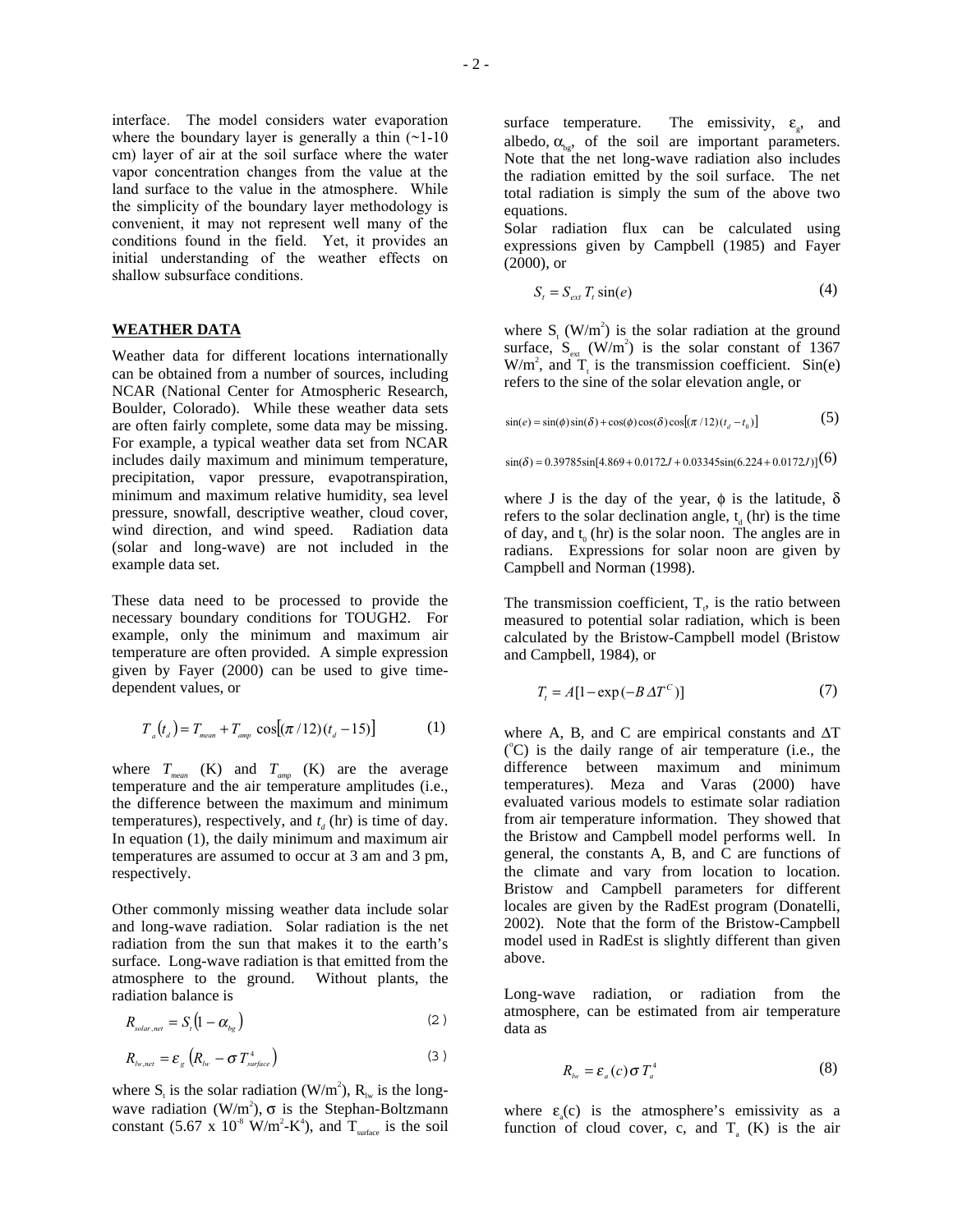temperature in K. The emissivity of the atmosphere including clouds is given by (Monteith and Unsworth, 1990, as discussed by Campbell and Norman, 1998)

$$
\varepsilon_a(c) = (1 - 0.84c) \varepsilon_{ac} + 0.84c \tag{9}
$$

where  $\varepsilon_{ac}$  is the clear sky emissivity, or

$$
\varepsilon_{ac} = 9.2 \, x \, 10^{-6} \, T_a^2 \tag{10}
$$

as given by Brutsaert (1984) and Campbell and Norman (1998) where the air temperature is in K.

The cloud cover fraction, c, can be estimated from the solar radiation transmission coefficient,  $T_t$ , through the expression (Campbell, 1985)

$$
c = 2.33 - 3.33T_t \tag{11}
$$

The cloud cover fraction is constrained to values between 0 and 1.0.

Wind speed is an important factor that influences the thickness of the boundary layers; where the thickness of the boundary layers is inversely proportional to the wind speed. If the wind speed increases, the boundary layer thicknesses decrease. Wind speed has important diurnal and seasonal variations in addition to changes due to weather fronts. Similarly, precipitation is very important for the saturation of the surface. No models were found to estimate wind speed or precipitation from other meteorological parameters.

A significant limitation of T2TNT, and TOUGH2, is that freezing conditions cannot be simulated. Therefore, soil temperatures below  $0^{\circ}$ C must be avoided, and snow is modeled as rain. The minimum air temperature used in simulations is  $12^{\circ}$ C in order to prevent surface temperatures below freezing.

#### **BOUNDARY LAYER METHODOLOGY**

Boundary layers occur in the atmosphere at the interface with the soil. In the case of the velocity (momentum) boundary layer, the transition is from atmospheric wind speed conditions to zero velocity at the top of the soil. There are different boundary layers for momentum (velocity), energy, and mass transfer. The evaporation boundary layer is a mass transfer boundary layer that is generally a thin (~1-10 cm) layer of air at the surface in which the water vapor concentration changes from the value at the land surface to the value in the atmosphere. The procedure to estimate the boundary layer thickness is

adapted from the SiSPAT code (Braud, 1996; Braud et al., 1995) with permission.

For momentum, mass (water vapor), and heat transfer, the turbulent fluxes between the atmosphere and the soil surface are formulated in terms of resistances, or

 $\rightarrow$ 

$$
\tau = \rho_a u^{*2} = -\rho_a (U_a - U_{av})/R_{AM}
$$
  
\n
$$
E = -\rho_a (\omega_a - \omega_{av})/R_{av}
$$
\n(12a)

$$
E = -\rho_a \left( \omega_a - \omega_{av} \right) / R_{av} \tag{12b}
$$

$$
H = -\rho_a \, c_p \left( T_a - T_{av} \right) / R_{ad}
$$
\n
$$
(12b)
$$
\n
$$
H = -\rho_a \, c_p \left( T_a - T_{av} \right) / R_{ad}
$$
\n
$$
(12c)
$$

where  $\tau$ , E, and H are the momentum, mass (water vapor) and heat flux through the boundary layer, respectively. These formulae are appropriate when plants are included, where the "av" subscript refers to average conditions within the plant canopy, and the transfers are between the atmosphere and the canopy. In the present situation, when there is bare soil, or no plant canopy, the exchanges are between the atmosphere and the ground surface, and the "av" subscript conditions are replaced by the surface conditions.

The momentum equation is needed when a plant canopy is included to estimate the momentum distribution between the atmosphere, plant canopy, and the ground, and to calculate an average velocity in the canopy. For bare soil, the momentum equation is not needed because the surface velocity is known (equal to zero). The mass and heat flux equations are needed for a bare soil because the surface conditions are not known *a prioiri*.

Mass transfer (water vapor) and heat transfer boundary layer resistances,  $R_{aV}$  and  $R_{aH}$ , are calculated as detailed below. The boundary layer thicknesses can then be estimated. The boundary layer resistances are calculated as follows.

Wind speed and temperature profiles above the surface are assumed to be logarithmic according to

$$
U_a(z_a) = \frac{u^*}{k} \left( \log \left( \frac{z_a - d}{z_{om}} \right) - \psi_m \left( \frac{z_a - d}{L} \right) \right) \tag{13a}
$$

$$
T_a(z_a) = \frac{\theta^*}{k} \left( \log \left( \frac{z_a - d}{z_{oh}} \right) - \psi_h \left( \frac{z_a - d}{L} \right) \right) \tag{13b}
$$

where  $u^*$  is the friction velocity,  $\theta^*$  is a characteristic temperature, d is the displacement height,  $z_{\text{om}}$  is the momentum roughness length,  $z_a$  is the elevation of the measured velocity (wind speed) and air temperature (they may be different), k is the von Karmen constant, and  $z_{oh}$  is the roughness length for heat. L is the Monin-Obukhov length given by

$$
L = \frac{u^{*^3} \overline{T}}{g k \left(-\frac{H}{\rho c_{\rho}}\right)} = \frac{u^{*^3} \overline{T}}{g k \theta^*}
$$
(14)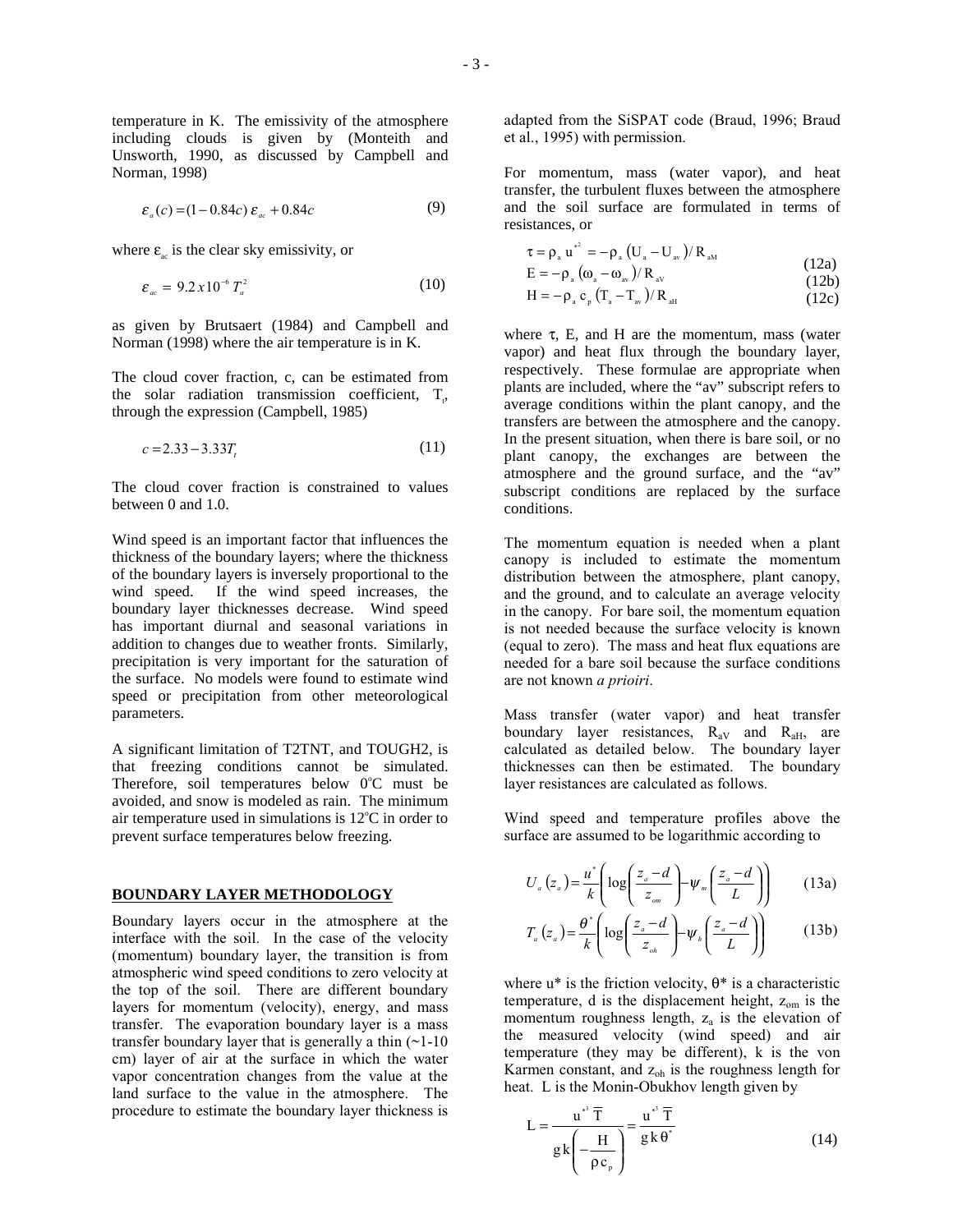The roughness lengths are related by

$$
z_{\scriptscriptstyle oh} = z_{\scriptscriptstyle om} \exp\left(-\left(2.46 \,\mathrm{Re}^{\,\mathfrak{s}^{0.25}} - 2\right)\right) \tag{15}
$$

$$
\text{Re}^* = \frac{u^* z_{\scriptscriptstyle om}}{v} \tag{16}
$$

The parameter d is a displacement height that is related to the height of the vegetation, while  $z_{\text{cm}}$  is a roughness length for momentum that generally depends on the local terrain (see Arya, 1988). For bare soil, which is the only condition treated in the present version,  $d = 0$ ., and  $z_{\text{om}} = 0.005$  m.

The functions  $\Psi_m$  and  $\Psi_h$  in the velocity and temperature profile relationships are stability functions for the atmosphere. Typical relationships are given by

$$
\psi_{m}(y) = 2\log(a) + \log(b) - 2\tan^{-1}(x) + \frac{\pi}{2}
$$
 y < 0 (17)

$$
\Psi_{\rm m}(\mathbf{y}) = -\left[0.7\,\mathbf{y} + 0.75\left(\mathbf{y} - \frac{5}{0.35}\right) \exp(-0.35\,\mathbf{y}) + \frac{3.75}{0.35}\right] \quad 0 < \mathbf{y} < 1 \quad (18)
$$

$$
\psi_{m}(y) = -5(1 + \log(y)) \tag{19}
$$

$$
\psi_{h}(y) = 2\log(b) \qquad \qquad y < =0 \quad (20)
$$

$$
\psi_{s}(y) = -\left[ \left( 1 + \frac{2}{3} y \right)^{s} + 0.667 \left( y - \frac{5}{0.35} \right) \exp(-0.35 y) + \frac{2.985}{0.35} \right] \begin{array}{c} 0 < y < = 1 \quad (21) \\ y > 1 \quad (22) \end{array}
$$

 where  $\psi_{h}(y) = -5(1 + \log(y))$ 

$$
x = (1 - 16 \text{ y})^{1/4}
$$

$$
a = \frac{1+x}{2}
$$

$$
b = \frac{1+x^2}{2}
$$

The equations for the logarithmic velocity and temperature profiles and the Monin-Obukhov length, L, are iterated upon to find the appropriate solution for the characteristic velocity,  $u^*$ , temperature,  $\theta^*$ , and L. The resistance to heat is based on a combination of the turbulent flux equation, the temperature profile equation, and the Monin-Obukhov length, or

$$
R_{_{all}} = \frac{\left(\log\left(\frac{z_a - d}{z_{_{oh}}}\right) - \psi_h\left(\frac{z_a - d}{L}\right)\right)}{ku^*}
$$
 (23)

and the resistances for heat and mass transfer are assumed to be equal for simplicity, or

$$
R_{aV} = R_{aH} \tag{24}
$$

The mass transfer (water vapor) and heat transfer boundary layer thicknesses can be estimated from the resistance given above and the diffusion coefficient. For water vapor, the boundary layer thickness is given by

$$
\delta_{aV} = R_{aV} D_V \tag{2.5}
$$

Note that Jury et al. (1984) estimated the average evaporation boundary layer thickness using this approach as 0.5 cm.

The boundary layer thickness estimated from this procedure is only an approximation. Turbulence enhances diffusion in the outer portion of the boundary layer, so the diffusion coefficient and boundary layer thickness given by equation 25 can be thought of as a minimum value. Based on velocity profiles for air flowing over a flat plate (White, 1974), the total boundary layer thickness may be up to a factor of 10 times the value estimated in equation 25. Note that the change in water vapor concentration is not linear in the boundary layer; it changes much more quickly nearer the soil surface than further out in the boundary layer.

#### **EXAMPLE**

An example of weather data and the variation in the calculated boundary layer thickness are presented in this section. As mentioned earlier, weather data from Ft. Leonard Wood, Missouri, were used. Ft. Leonard Wood is the site of a landmine field test facility as modeled by Phelan and Webb (2003). For reference, the total annual precipitation is about 80 cm.

Figures 2a and 2b show the effect of rainfall on the surface saturation. The precipitation variation is shown in Figure 2a. There are two discrete rainfall events. The resulting surface saturation is shown in Figure 2b. Before the rain, the calculated surface saturation was about 0.02. Immediately after the first rainfall event during Day 206, the surface saturation increases to 0.3 and then quickly returns to its previous value. For the rainfall event during Day 210 to 211, the surface saturation increases to a maximum of slightly over 50%. After the rainfall event, the surface saturation returns to its previous value.

Figures 3a and 3b show the diurnal variation of radiation and the soil surface temperature. Figure 3a shows the variation in solar (blue), long-wave (red), and net (yellow) radiation during this same time period as well as the surface temperature variation. The solar radiation has a strong diurnal variation as expected. The long-wave radiation is essentially constant because the air temperature does not vary significantly. The net radiation is strongly positive during the day due to the solar component. At night, the net radiation is approximately zero or slightly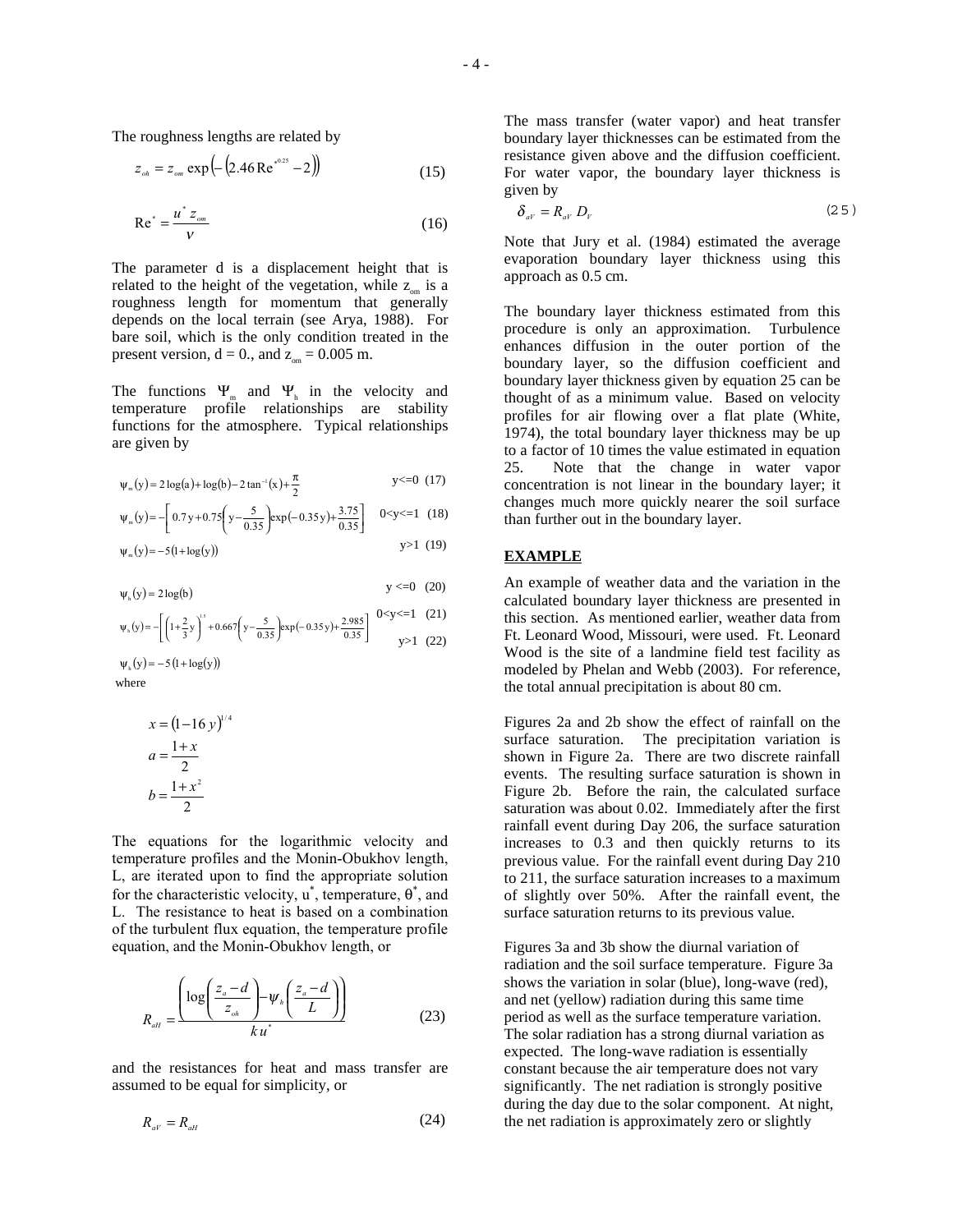





*Figure 3. Radiation Balance and Soil Surface Temperature* 



*Figure 4. Calculated Boundary Layer Thickness*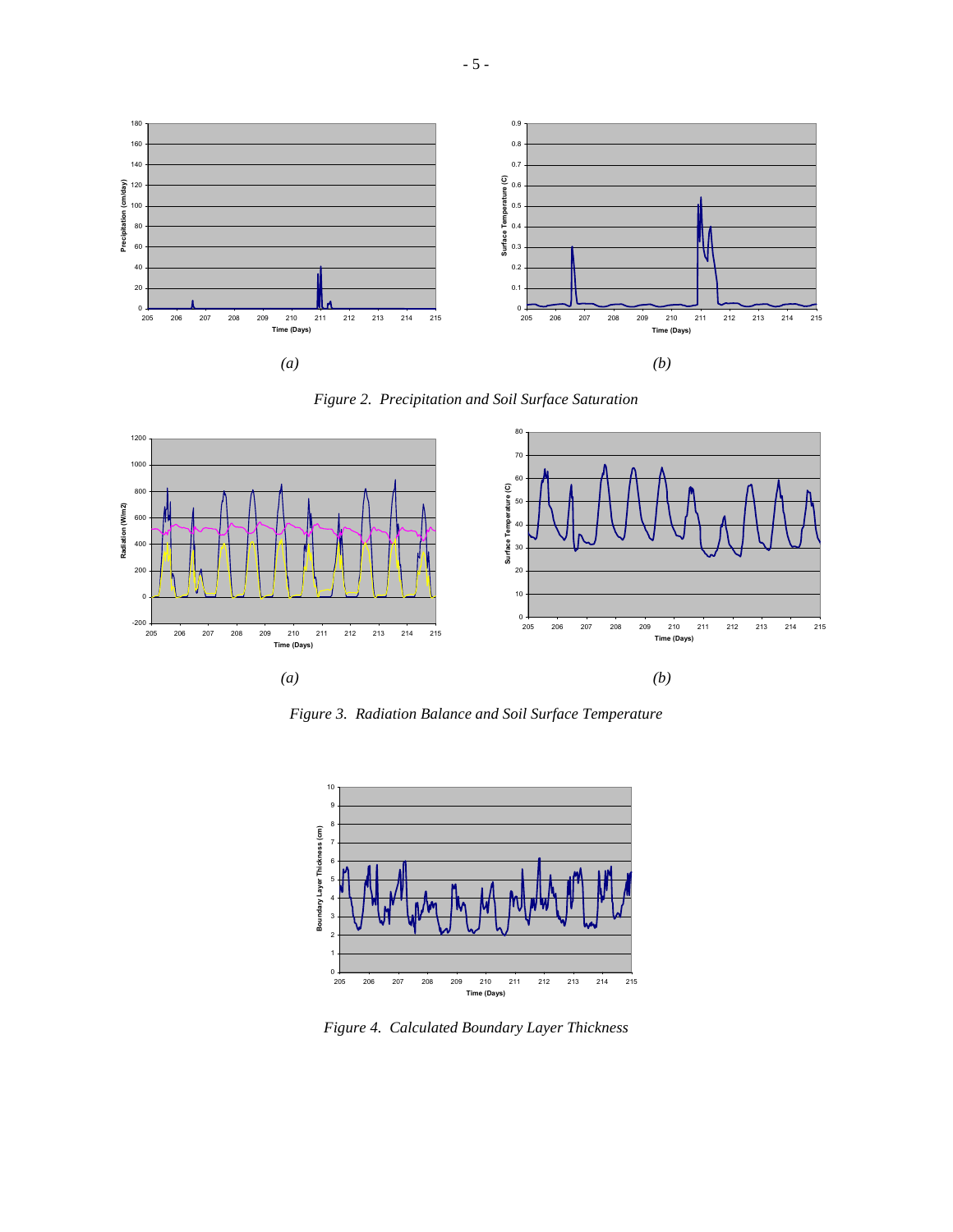negative. The resulting surface temperature variation shown in Figure 3b also shows a strong diurnal variation, varying from 25 to 30°C at night to a maximum of about 65°C during the day.

Figure 4 shows the variation in the calculated boundary layer thickness during this period, where the value is 10 times equation (25) as discussed above. The boundary layer thickness varies by a factor of 2 to 3 in a single day. Assuming a constant boundary layer thickness is obviously not appropriate due to the strong variation.

### **CONCLUSIONS**

Implementation of land surface boundary conditions, including the weather and boundary layer model, has been discussed for a variation of the TOUGH2 code called T2TNT. Significant diurnal variations of surface soil saturation and temperature are caused by precipitation and solar radiation. The calculated boundary layer thickness also varies significantly during the day. Therefore, assuming constant boundary conditions for the land surface is not appropriate for near-surface calculations.

### **ACKNOWLEDGMENTS**

The work was sponsored by the Geneva International Center for Humanitarian Demining (GICHD) under the direction of Havard Bach. Sandia is a multiprogram laboratory operated by Sandia Corporation, a Lockheed Martin Company, for the United States Department of Energy under Contract DE-AC04-94AL85000.

### **NOMENCLATURE**

| с |  | cloud cover fraction |
|---|--|----------------------|
|   |  |                      |

 $c_p$  specific heat<br>d displa

- displacement height
- D diffusivity<br>E evaporatio
- evaporation mass flux
- g gravity
- H heat flux
- k von Karmen constant  $(=0.4)$
- L Monin-Obukhov length<br>R resistance
- R resistance<br>T temperature
- temperature
- $T_t$  transmission coefficient
- T average temperature between  $z_a$  and  $z_{av}$
- u<sup>\*</sup> friction velocity<br>U velocity
- velocity
- z elevation above ground surface
- zoh roughness length for heat
- z<sub>om</sub> roughness length for momentum
- ρ density
- δ boundary layer thickness
- τ momentum flux
- ω mass fraction
- $\Psi_{m}$  velocity profile function
- $\Psi_h$  temperature profile function<br>  $\Theta^*$  characteristic temperature
- characteristic temperature

## **Subscripts**

- a air
- av average
- aH heat
- aM momentum aV water vapor
- v vapor

### **REFERENCES**

- Arya, S.P., 1988, *Introduction to Micrometeorology*, Academic Press, San Diego.
- Braud, I., Dantas-Antonio, A.C., Vauclin, M., Thony, J.L., and Ruelle, P., 1995, "A Simple Soil-Plant-Atmosphere Transfer model (SiSPAT): development and field verification," *J. Hydrol*., 166:213-250.
- Braud, I., 1996, SiSPAT User's Manual, Version 2.0, LTHE, October 1996, 83 pp. (available from LTHE, B.P. 53, 38041 Grenoble, Cedex 0, France)
- Bristow, K., and Campbell, G., 1984, "On the relationship between incoming solar radiation and daily minimum and maximum temperature, *Agric. For. Meteorol*., 31:159-166.
- Brutsaert, W., 1984, *Evaporation into the Atmosphere: Theory, History, and Applications,* D. Reidel, Boston.
- Campbell, G.S., 1985, *Soil Physics with Basic: Transport Models for Soil-Plant Systems*, Elsevier, Amsterdam.
- Campbell, G.S., and Norman, J.M., 1998, *An Introduction to Environmental Biophysics,* 2nd Edition, Springer, New York.
- Donatelli, M., 2002, RadEst Version 3.00, http:/www.isci.it/tools.
- Fayer, M.J., 2000, UNSAT-H Version 3.0: Unsaturated Soil Water and Heat Flow Model Theory, User Manual, and Examples, PNNL-13249, Pacific Northwest National Laboratory, Richland, Washington.
- Jury, W.A., Spencer, W.F., and Farmer, W.J., 1984, "Behavior Assessment Model for Trace Organics in Soil: IV. Review of Experimental Evidence," *J. Environ. Qual*, 13:580-586.